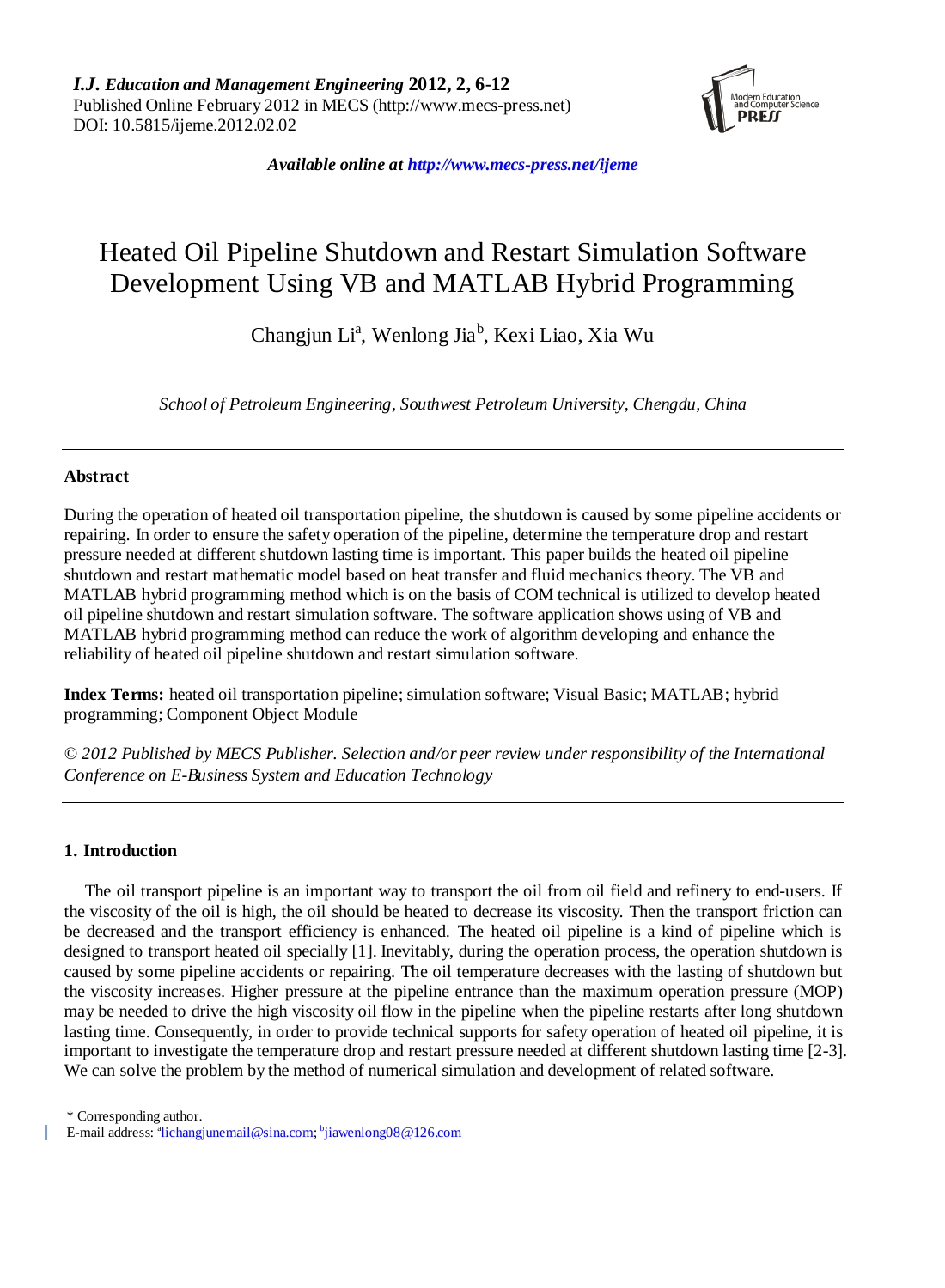The shutdown and restart simulation involves complicated matrixes. Corresponding simulation results are also need graphics output. MATLAB is an interactive, object-oriented programming language. MATLAB is intended primarily for numerical computing. It allows matrix manipulations, plotting of functions and data, implementation of algorithms, creation of user interfaces. Although MATLAB has powerful matrix and graphic processing functions, there are still some disadvantages such as the inconvenient user interface development. However, Visual Basic (VB) is a visual programming language developed by Microso[ft.](http://en.wikipedia.org/wiki/Microsoft) The advantages of VB are programming quick and simple, good interface, convenient development of software interface, which covers the shortage of MATLAB [4-6]. Combination of the two programming software provides an effective way to develop more professional, flexible numerical simulation software.

This paper develops heated oil pipeline Shutdown and Restart Simulation Software (SRSS) based on the hybrid programming technical. The SRSS can provide technical supports for determining the safety shutdown time and the restart pressure needed after shutdown.

# **2. Temperature drop model and restart model**

### *2.1 Temperature Drop Model After Shutdown*

For the temperature drop calculation of heated oil pipeline after shutdown, select the oil, pipeline, insulating layer, semi-infinite soil and air environment as the objects of research, the unsteady heat transfer model of the pipeline is presented in (1)-(3).

Heat transfer equation of heated oil pipeline:

$$
\rho C \frac{\partial T}{\partial t} = \frac{1}{r} \frac{\partial}{\partial r} \left( \lambda r \frac{\partial T}{\partial r} \right) + \frac{1}{r^2} \frac{\partial}{\partial \theta} \left( \lambda \frac{\partial T}{\partial \theta} \right) \tag{1}
$$

Heat transfer equation of pipeline wall:

$$
\rho_n C_n \frac{\partial T_n}{\partial t} = \frac{1}{r} \frac{\partial}{\partial r} \left( \lambda_n r \frac{\partial T_n}{\partial r} \right) + \frac{1}{r^2} \frac{\partial}{\partial \theta} \left( \lambda_n \frac{\partial T_n}{\partial \theta} \right)
$$
(2)

Heat transfer equation of soil:

$$
\rho_s C_s \frac{\partial T_s}{\partial t} = \frac{\partial}{\partial x} \left( \lambda_s r \frac{\partial T_s}{\partial x} \right) + \frac{\partial}{\partial y} \left( \lambda_s \frac{\partial T_s}{\partial y} \right)
$$
(3)

In order to form the definition problem of temperature drop model, the corresponding connecting conditions, initial conditions, and boundary conditions should be introduce into above equations. Then, conformal transformation is used to transform the semi-infinite region into finite region and then difference method is adapted to analyze the oil temperature variation with time along the pipeline after shutdown [2].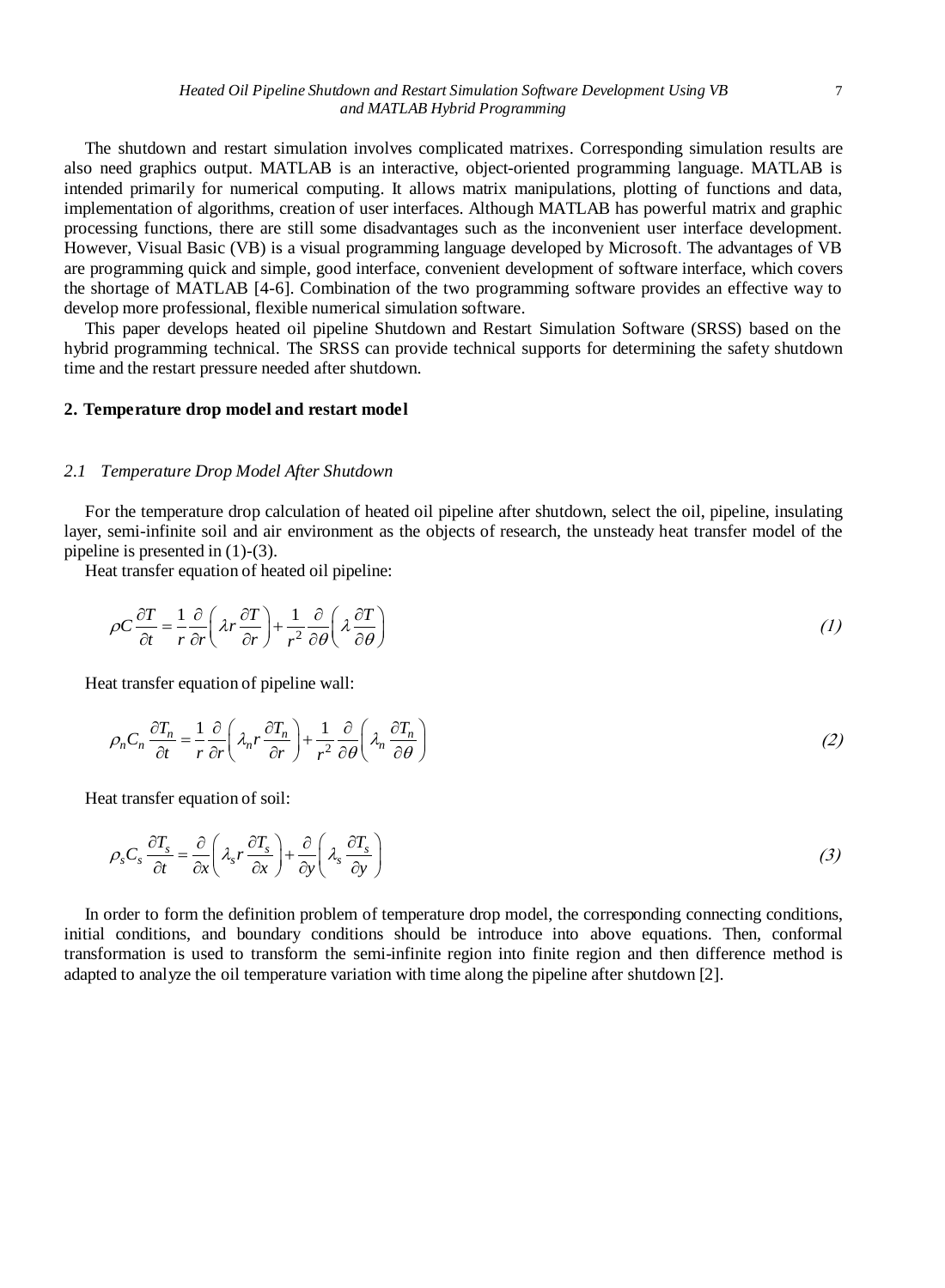## *2.2 Restart Model*

The restart of the pipeline is transient flow process. According to the theory of fluid mechanics, the continuity equation, momentum equation and energy equation can be used to describe the relationship among the fluid pressure, temperature and flow in pipeline.

Continuity equation:

$$
\frac{\partial P}{\partial t} + V \frac{\partial P}{\partial x} + \rho a^2 \frac{\partial V}{\partial x} = 0
$$
\n(4)

Momentum equation:

$$
\frac{\partial V}{\partial t} + \frac{1}{\rho} \frac{\partial P}{\partial x} + V \frac{\partial V}{\partial x} = -g \sin \theta - \frac{\lambda}{2D} V |V|
$$
 (5)

Energy equation:

$$
\frac{\partial T}{\partial t} + \frac{T}{\rho C} \left(\frac{\partial P}{\partial T}\right)_\rho \frac{\partial V}{\partial x} + V \frac{\partial T}{\partial x} - \frac{\partial V}{\partial D C} - \frac{4K}{\rho DC} (T - T_0) \tag{6}
$$

Similar to temperature drop model, the corresponding connecting conditions, initial conditions, and boundary conditions should be introduced into (4)-(6). Then the method of characteristic (MOC) and Newton-Raphson method are utilized to obtain the numerical solution of the model. The restart pressure can be gained according to the highest pressure.

Where,  $\rho$  is oil density, kg/m<sup>3</sup>;  $\rho_n$  is density of the n layer(pipeline wall, insulating layer, and ), kg/m<sup>3</sup>;  $\rho_n$  is the soil density, kg/m<sup>3</sup>; *c* is oil heat capacity, J/(kg.℃); *C<sub>n</sub>* is the n layer heat capacity, J/(kg.℃); *C<sub>s</sub>* is the soil capacity,  $J/(kg, \mathcal{C})$ ;  $\lambda$  is oil thermal conductivity, W/(m.  $\mathcal{C}$ );  $\lambda_n$  is the n layer thermal conductivity, W/(m.  $\mathcal{C}$ ); *T* is oil temperature,℃;*Tn* is n layer temperature, ℃;*T<sup>s</sup>* is soil temperature, ℃; *Tw* is surface temperature,℃; *α* is heat transfer coefficient from oil to pipeline internal wall, W/(m.℃); *α<sup>w</sup>* is heat transfer from soil to air, W/(m.  $\mathbb{C}$ );*R*<sub>0</sub> is pipeline inside radius, m; *R<sub>n</sub>* is outer diameter of n layer, m; *P* is pressure in pipeline, Pa;  $\theta$  is pipeline slope, rad; *t* is time, s; *V* is instantaneous velocity, m/s; *D* is pipeline internal diameter, m; *g* is gravitational acceleration, m/s<sup>2</sup>; *x* is pipeline position, m; *K* is overall heat transfer co-efficiency, W/(m<sup>2</sup> K); *f* is pipeline friction factor; *D* is external diameter, m.

As the powerful matrix manipulations of MATLAB, the iterative solving process can be realized convenient by MATLAB.

#### **3. VB and MATLAB hybrid programming based on COM technology**

The powerful numerical calculation and graphics processing functions of MATLAB can be fully used by VB call MATLAB. The main methods that can be used to implement the VB and MATLAB hybrid programming are: Dynamic Data Exchange (DDE), Activex Automation Server, Middle Files Transporting, Dynamic Link Library (DLL) and Component Object Module (COM). Not only the call procedures of first three methods are complicate but also run dependently with MATLAB. Thus the development and independent running of the software are dissatisfied. Although Mideva can run independently without MATLAB, the MathWorks has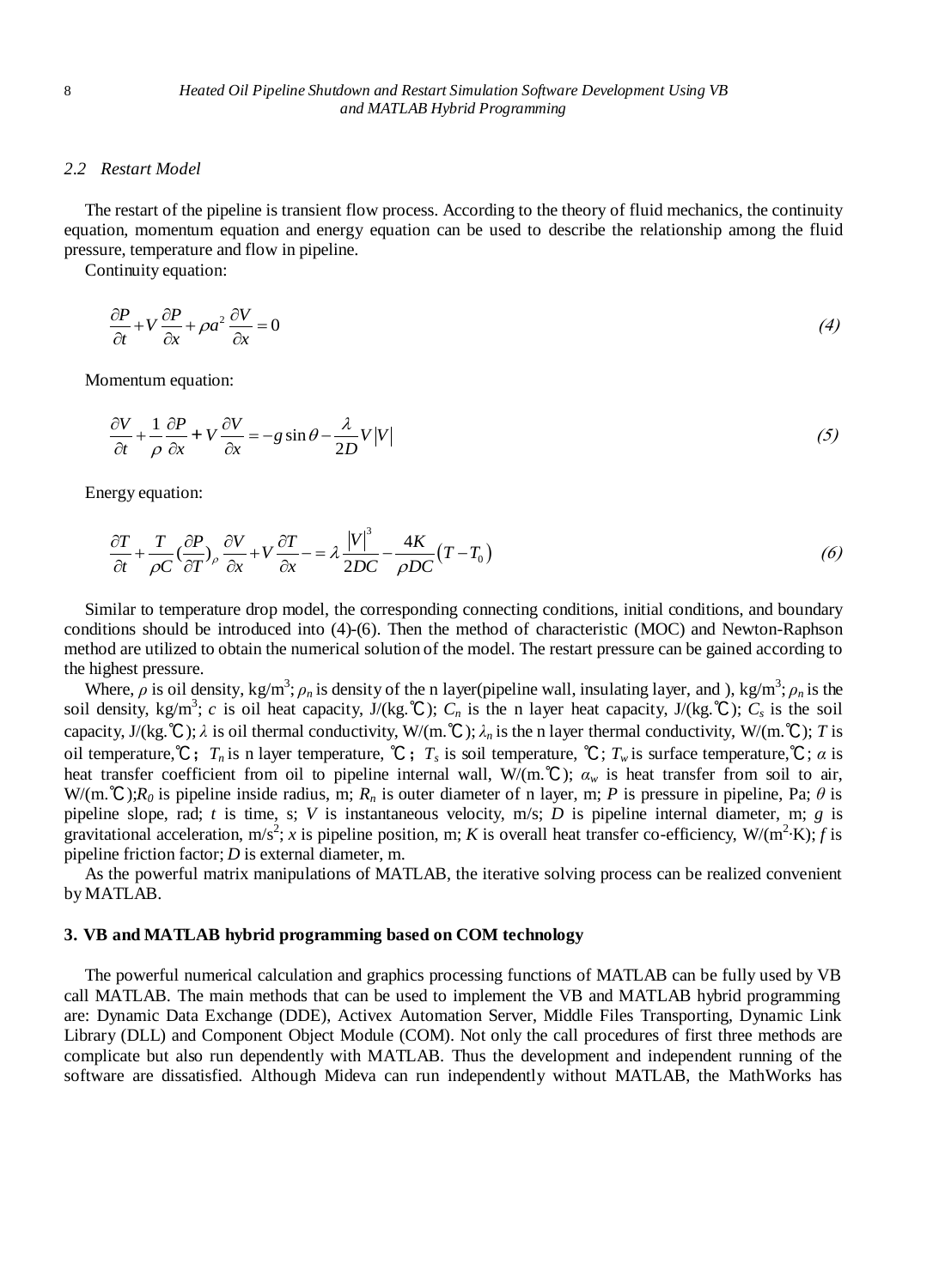stopped updating it. Fortunately, MATLAB's M-function files can be converted into a COM component applied in VB, which can not only take full advantages of VB and MATLAB, but also run independently without MATLAB [7-8[\].](http://www.iciba.com/matlab/)

A COM object is a software component that conforms to the Component Object Model. COM enforces encapsulation of the object, preventing direct access of its data and implementation. COM objects expose interfaces, which consist of properties, methods and events. A COM client is a program that makes use of COM objects. COM objects that expose functionality for use are called COM servers. Since MATLAB 6.5, the MTALAB has provided COM Builder for users. The COM Builder can convert MATLAB program into COM component which can be called directly by VB, VC++ and many other programming languages that support COM. COM building procedures in MATLAB are as summarized as follow:

(1) Develop MATLAB program (M files);

- (2) Create a new project of COM;
- (3) Manage M files and MEX files;
- (4) Build COM object;
- (5) Deploy COM object.

## **4. Heated oil pipeline shutdown and restart simulation software development**

With using of MATLAB 7.1, we develop the heated oil pipeline shutdown and restart mathematic model and numerical simulation program which is converted into COM named SRSS 1.0. In order to let the VB shell link to SRSS 1.0, we must check MWComUtil 7.1 Type Library and SRSS 1.0 Type Library in "Project - References" of VB. Then, we finish all the procedures of VB call MATLAB. VB mainly provides software operation functions which include parameters and commands input and COM implements the core calculation according the commands from VB. After the calculation is finished, COM plots the calculation results automatically and returns the results to VB. Principle of the whole hybrid programming procedures are illustrated in Fig.1.



Fig 1. Principle of hybrid programming procedures

The program of VB call the simulation function in MATLAB is listed as follow:

Set aclass = New SRSS.SRSSclass Call aclass.Simulation(6, H, Q, T, T11, Bk, Hmax, T0s, T00, Simt, Ko, Qds, Bv,Tas, Tst, Qfs, Djs, Hfs, Btm) The programm of VB call the plot function in MATLAB as soon as calculation is over is listed as follow: Set aclass = New SRSS.SRSSclass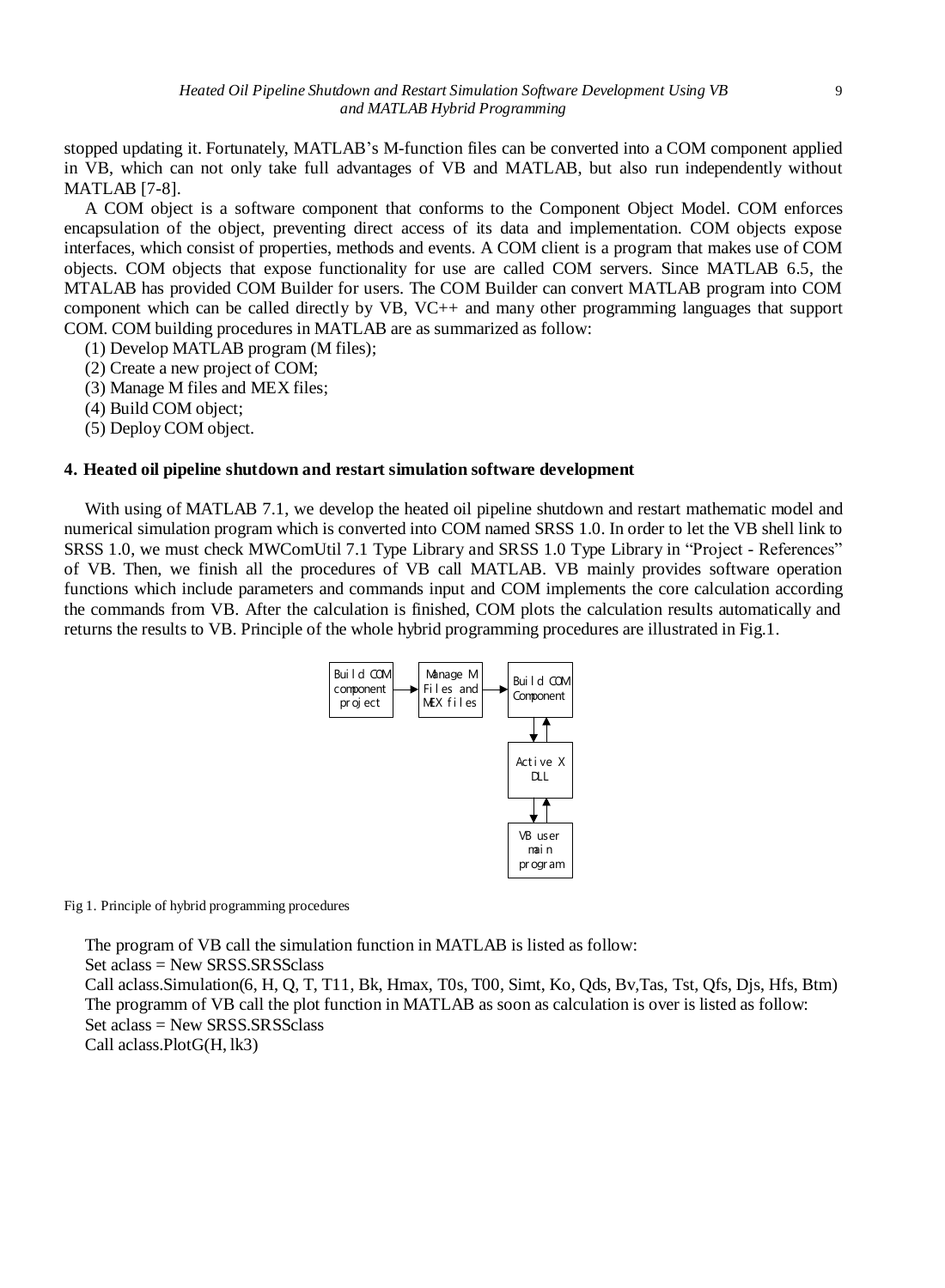Based on the mathmatic model and software development method, we develop heated oil pipeline shutdown and restart simulation software (SRSS). An example of the parametes input interface is shown in Fig.2. Fig.3 and Fig.4 present the temperature drop grphic and restart pressure variation grphaic plotted by COM respectively.

| Shutdown and Restart Simulation Software (SRSS)                                                                        |                                     |                 |  |
|------------------------------------------------------------------------------------------------------------------------|-------------------------------------|-----------------|--|
| File(E) Sinulation(E) Data(E) Help(H)<br>日日のトロの<br>岡<br>6                                                              |                                     |                 |  |
| $\lfloor \blacksquare \ \square\ $ X<br>Temperature Drop Calculation                                                   |                                     |                 |  |
|                                                                                                                        |                                     |                 |  |
| Oil Properties                                                                                                         | Pipeline Properities                |                 |  |
| Density(20°C)                                                                                                          | 838 kg/m3<br>Internal Diameter      | $0.41$ m        |  |
| Flow Rate<br>6264<br>Start Tempeture<br>36 <sub>1</sub>                                                                | tdd<br>Wall Thikcness               | $0.008$ m       |  |
| End Tempreature<br>20 <sub>2</sub>                                                                                     | Soil Temperature                    | 14 <sup>2</sup> |  |
| Heat Ratio                                                                                                             | $2100$ J/ (kg·C)<br>Pipeline Length | 100.332<br>km   |  |
|                                                                                                                        |                                     |                 |  |
| Calculation<br>Plot                                                                                                    |                                     |                 |  |
|                                                                                                                        |                                     |                 |  |
|                                                                                                                        |                                     |                 |  |
| Shutdown and Restart Simulation Software (SRSS)<br>19:16<br>Location: Temperature Drop Calculation<br>$2010 - 10 - 26$ |                                     |                 |  |

Fig 2. An example of software parameters input interface

As shown in Fig2-Fig.4, we can input related parameters and send calculation commands on the interface developed by VB. The simulation results are outputted as graphics as soon as the simulation is over. From the temperature drop graphic (Fig.3), we can learn the temperature along the pipeline at different shutdown lasting time (0 hour, 3hours, 6 hours et al). According to the restart pressure graphic, pressure variation at different sections of the pipeline (such as 0km, 11.5km et al) can be analyzed directly. The highest pressure in Fig.4 is the restart pressure needed which can be used to judge whether the pipeline can restart successfully after a certain shutdown lasting time.



Fig 3. Temperature drop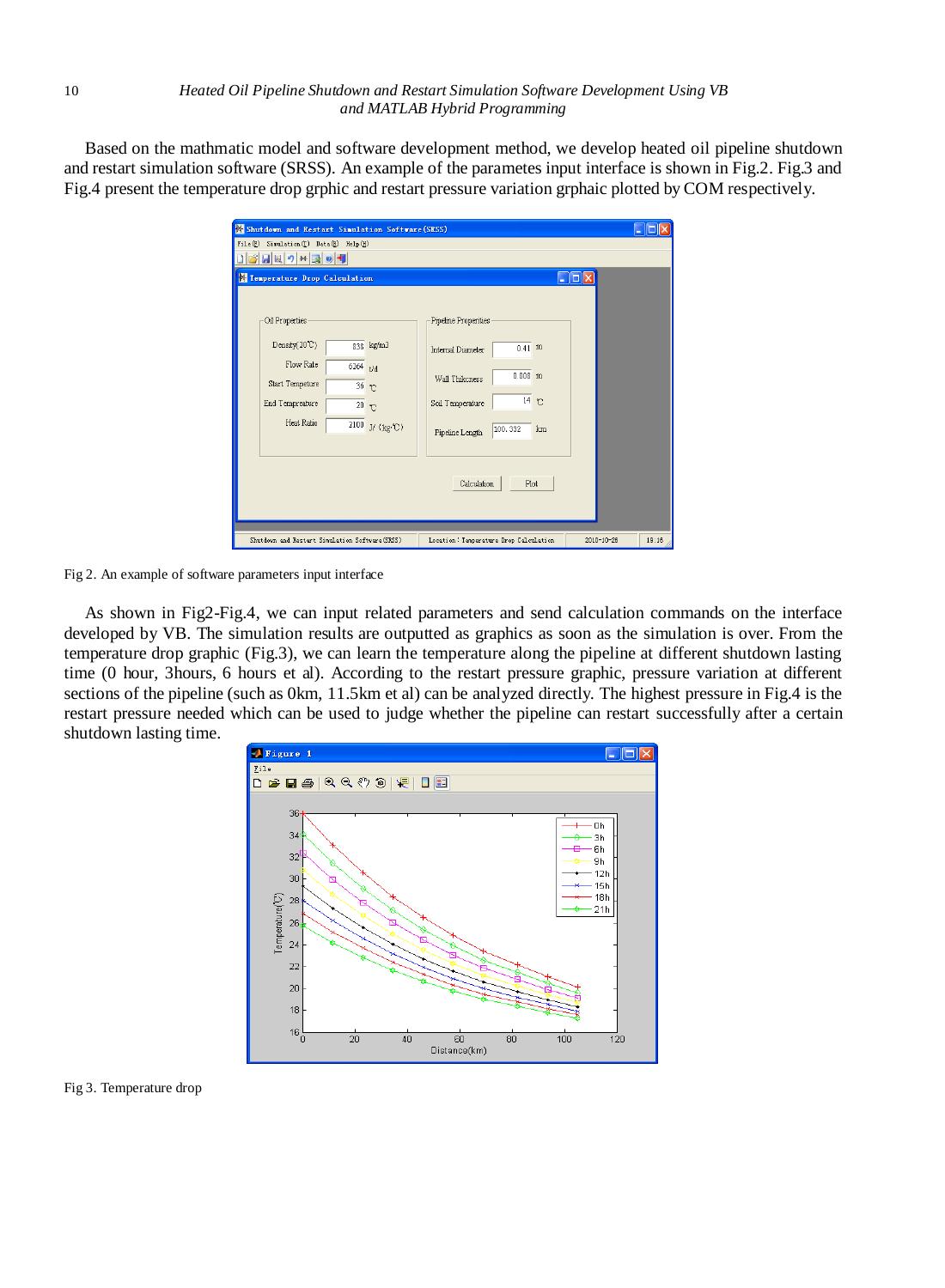

Fig 4. Restart pressure variation at different pipeline section

## **5. Conclusion**

This paper builds the shutdown and restart mathematic model of heated oil transportation on the basis of heat transfer and fluid mechanics theory. Then, VB and MATLAB hybrid programming technical using COM is introduced. The hybrid programming method is utilized to develop heated oil pipeline shutdown and restart simulation software (SRSS).

The application of SRSS shows the powerful numerical calculation, graphic processing of MATLAB and the convenient interface development of VB can be fully used with using of VB and MATLAB hybrid programming. This software can run independently without VB and MATLAB and the reliability of the software is enhanced.

#### **Acknowledgement**

This paper is a project supported by 973 arranged subject (No.2006CB705808), sub-project of National science and technology major project of China (No.2008ZX05054)

#### **Reference**

[1] E.B. Liu, C.J.Li, W.L. Jia, "Simulation of Shutdown and Restarting Process of Heated Oil Pipelines,",The 2nd International Symposium on Information Engineering and Electronic Commerce(IEEC2010),IEEE Publisher, 23-25 July, Ternopil, Ukraine,2010.

[2] C.J.Li, W.L. Jia, X. Wu, "Study on Safety Technology of Shutdown and Restart Process for Waxy and High Viscosity Oil Transportation Pipeline," 2010 International Symposium on Safety Science and Technology (ISSST2010), 26-29 October, Hangzhou, China,2010.

[3] Y. Peysson, A.Bensakhria, "Pipeline lubrication of heavy oil: Experimental investigation of flow and restart problems," 2005 SPE International Thermal Operations and Heavy Oil Symposium, SPE, 1-3 November ,Calgary, Canada, 2005.